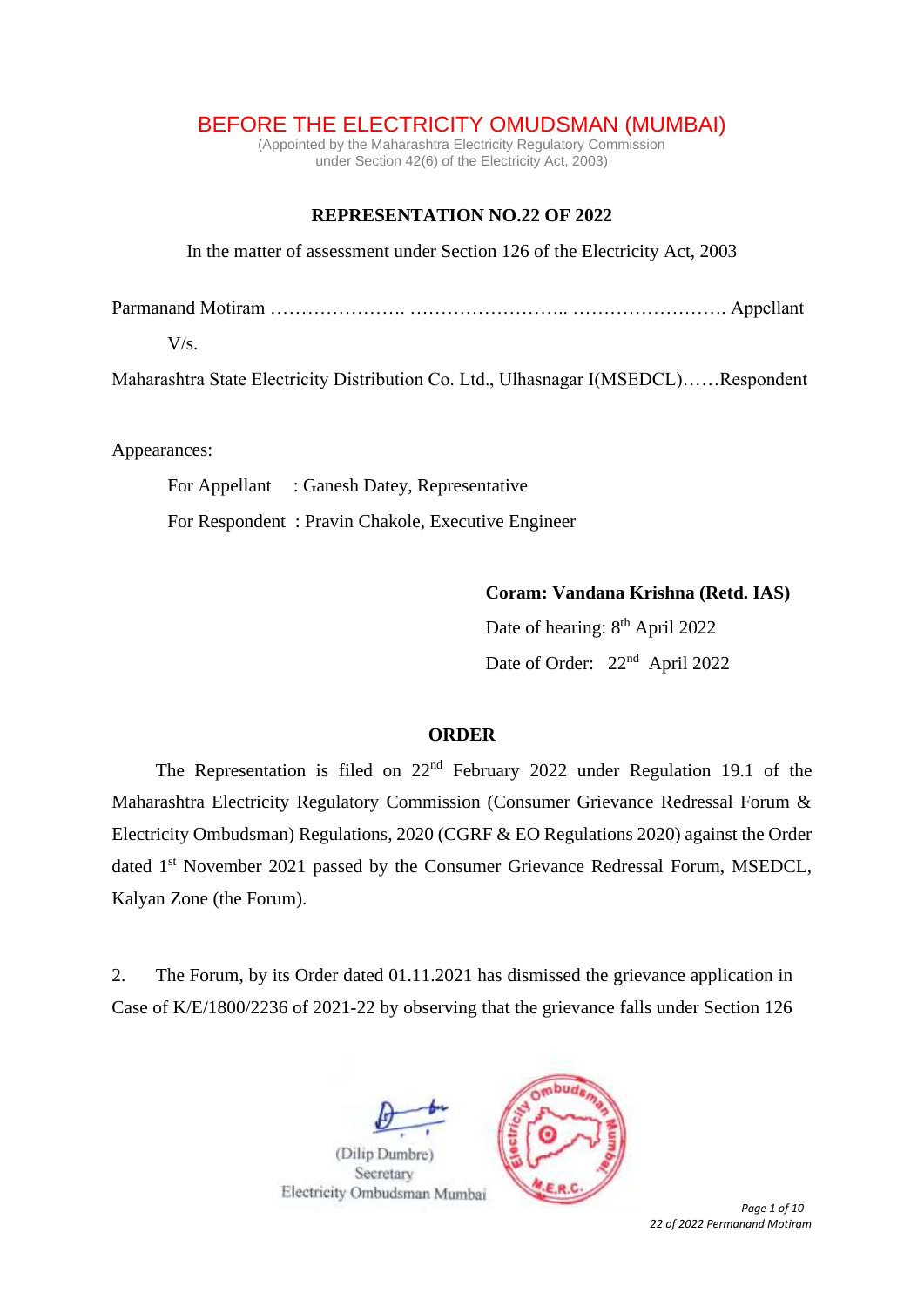of the Electricity Act, 2003 (the Act) which is not maintainable as per Regulation 7.9 of CGRF & EO Regulations 2020.

3. Aggrieved by the order of the Forum, the Appellant filed this representation which is taken in brief as below:

- (i) The Appellant was a LT Single Phase Commercial Consumer (No. 021514209160) in name of Parmanand Motiram from 06.10.1984 having sanctioned load (SL) of 0.5 KW. There is another electric connection for Industrial purpose in the name of Premchand Chatelal (Consumer No. 021517002416) from 24.11.2006 with SL of 10 HP. Both these connections are in the same premises at Barrack 1894, Section - 40, Ulhasnagar-5, and the Appellant is owner and occupier of the premises having both the connections. The change of name was not done till date.
- (ii) The Appellant stated that meter of Industrial Consumer No. 021517002416 was initially recording correctly as per actual use. However, there was abnormal recording of Maximum Demand (MD) in the meter of 42 KVA on 23.06.2018. The Appellant was billed for Rs. 15180/- for 127 units due to abnormal recording of MD as 42 KVA. This clearly established that meter was defective. The Appellant requested by his application dated 07.09.2018, to replace the meter on priority basis and revise the bill as per actual consumption pattern in past. The Appellant put on record the video taken on 24.08.2018 of abnormal recording of MD of the meter. The meter pulses were found blinking at abnormal rate, even though the load of the meter was totally cut off from the circuit.
- (iii) The bill was reached abnormally up to Rs.76040/- in September 2018, The Respondent failed to replace the meter and revise the bill. Under this circumstance, the Appellant has paid more than the normal bills. Hence, the Appellant was never in default in paying the bills.
- (iv) The Respondent tested the meter (Sr.No.MS 225763) of Secure make on 26.10.2018, the MD KVA was found recorded as 1.8, 2.1, 41.8, 42.0, 42.0 &





*Page 2 of 10 22 of 2022 Permanand Motiram*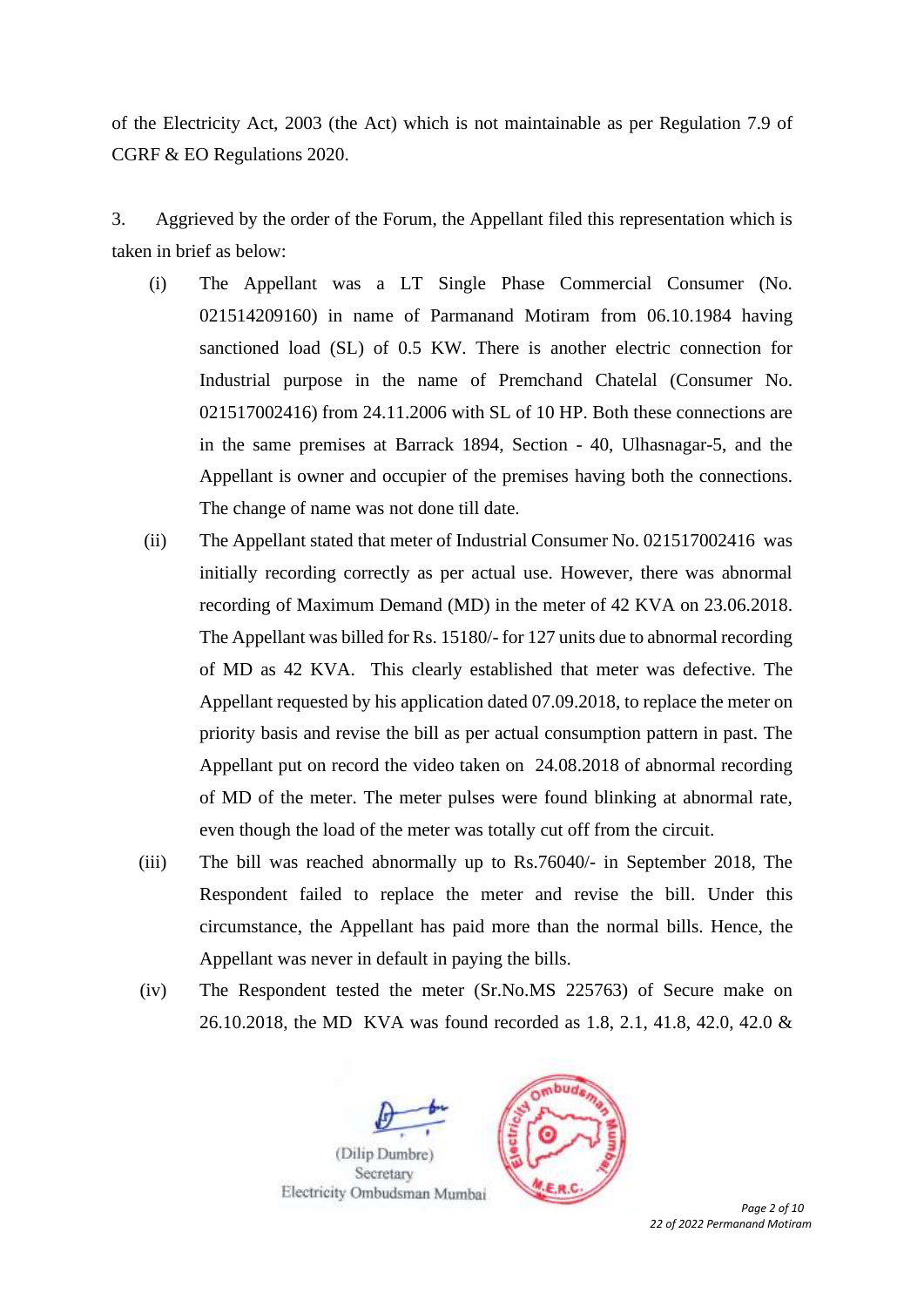42.0 KVA on 20.04.2018, 07.05.2018, 23.06.2018, 02.07.2018, 20.08.2018 and 01.09.2018 respectively.

- (v) The supply of Industrial Consumer No.021517002416 was disconnected on 28.01.2019 permanently for fictitious arrears. Thereafter, the Appellant has taken supply from the existing Commercial connection for maintenance of the machines of the industrial unit as machinery need periodic maintenance. The Commercial rate is higher than the Industrial rate and there was no intention to earn profit.
- (vi) As there is no response from the Respondent, the Appellant registered the complaint of high bill of the Industrial consumer on 12.02.2019 on the portal of Prime Minister, Govt. of India, but the high bill was not revised.
- (vii) In the meantime, the Assistant Engineer (Quality Control) and the team of the Respondent inspected the premises of the Appellant on 15.05.2019 and claimed that the Appellant has illegally extended the power supply to industrial unit. Hence, the Respondent has penalised the Appellant for unauthorized use of electricity as per Section 126 of the Act which is illegal since both the Officers were not authorised to raise the bill under Section 126 of the Act. The Appellant protested the alleged illegal provisional bill of Rs.63,590/- at random assessment even though the reading was available which was very less.
- (viii) The Respondent tested the meter (Sr.No.1858899 of HPL Make) of Commercial consumer on site on 20.05.2019 and found that the meter was working 30% slow.
- (ix) The Appellant was running from pillar to post to solve his grievance, but the grievance was not solved. The Respondent formed a Committee to review the case. The Appellant has submitted all important papers to the Committee for revision of bill. The Committee directed to club both the connections; however, relief was not given for alleged assessment bill as per Section 126 of the Act.
- (x) The Appellant filed his grievance in Internal Grievance Redressal Cell (IGRC) on 31.08.2019. The IGRC by its order dated 24.12.2019 has partly allowed the





*Page 3 of 10 22 of 2022 Permanand Motiram*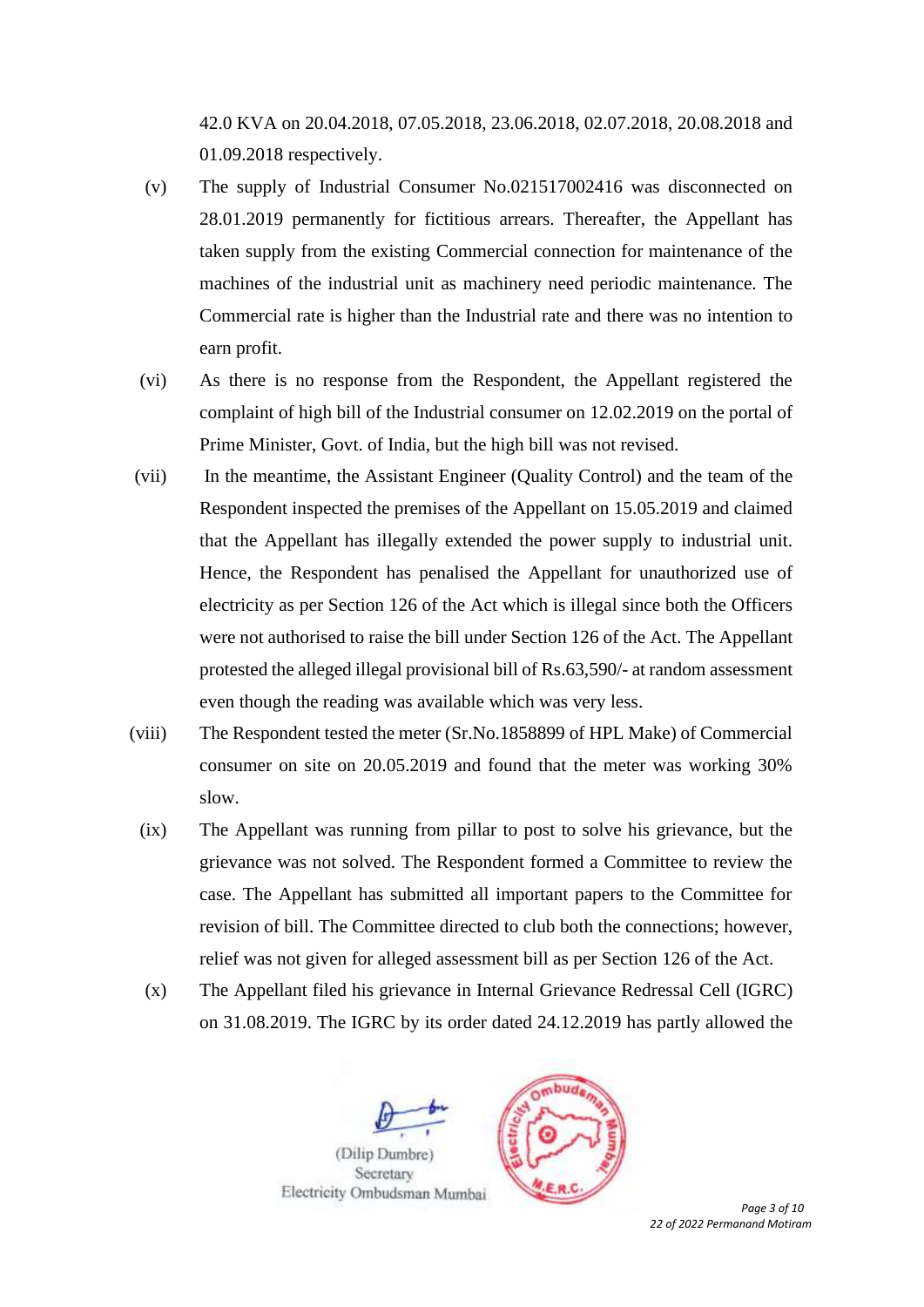grievance by direction to send the meter to manufacturer for testing purpose and revise the bill as per actual consumption pattern.

- (xi) As per the order of the IGRC, one month bill of the Appellant was revised on 03.02.2020, two bills were revised on 26.05.2020. However, the high bills of July 2018 and August 2018 were not revised. The IGRC failed to penalise the concerned staff in non-performing their duty.
- (xii) It is clearly established from the bill revision that the Appellant was not at fault. The Respondent has illegally disconnected the supply of the Industrial connection on 28.01.2019.
- (xiii) Hence, the extension of single phase supply of Commercial tariff category (higher Tariff Rate) to lower industrial tariff category for maintenance purpose of machines. There is no undue benefit to the Appellant to attract Section 126 of the Act. The essence in Section 126 never expressed anywhere of such senseless recovery. The Appellant was compelled to pay the illogical assessment under Section 126 for starting the industrial unit.
- (xiv) The Appellant was not in position to file appeal mentally against assessment under Section 127 of the Act as the Appellant was totally exhausted due to disconnection threat of the Respondent, and survival.
- (xv) The lockdown due to Covid-19 epidemic started on 23.03.2020. After its relaxation, the Appellant filed its grievance again in IGRC on 26.03.2021 stating that the Appellant is not eligible for action against Section 126 of the Act. The Commercial meter was found 30.6 % slow as per testing report dated 20.05.2019. The assessment given was not as per test report of the meter. The bill of the three phase industrial consumer has already been revised as per earlier IGRC order dated 24.12.2019. Hence, the Appellant prays for withdrawal of assessment bill of Section 126 of the Act and the amount paid under protest be refunded with interest. The IGRC, by its order dated 29.06.2021 has rejected the grievance.





*22 of 2022 Permanand Motiram*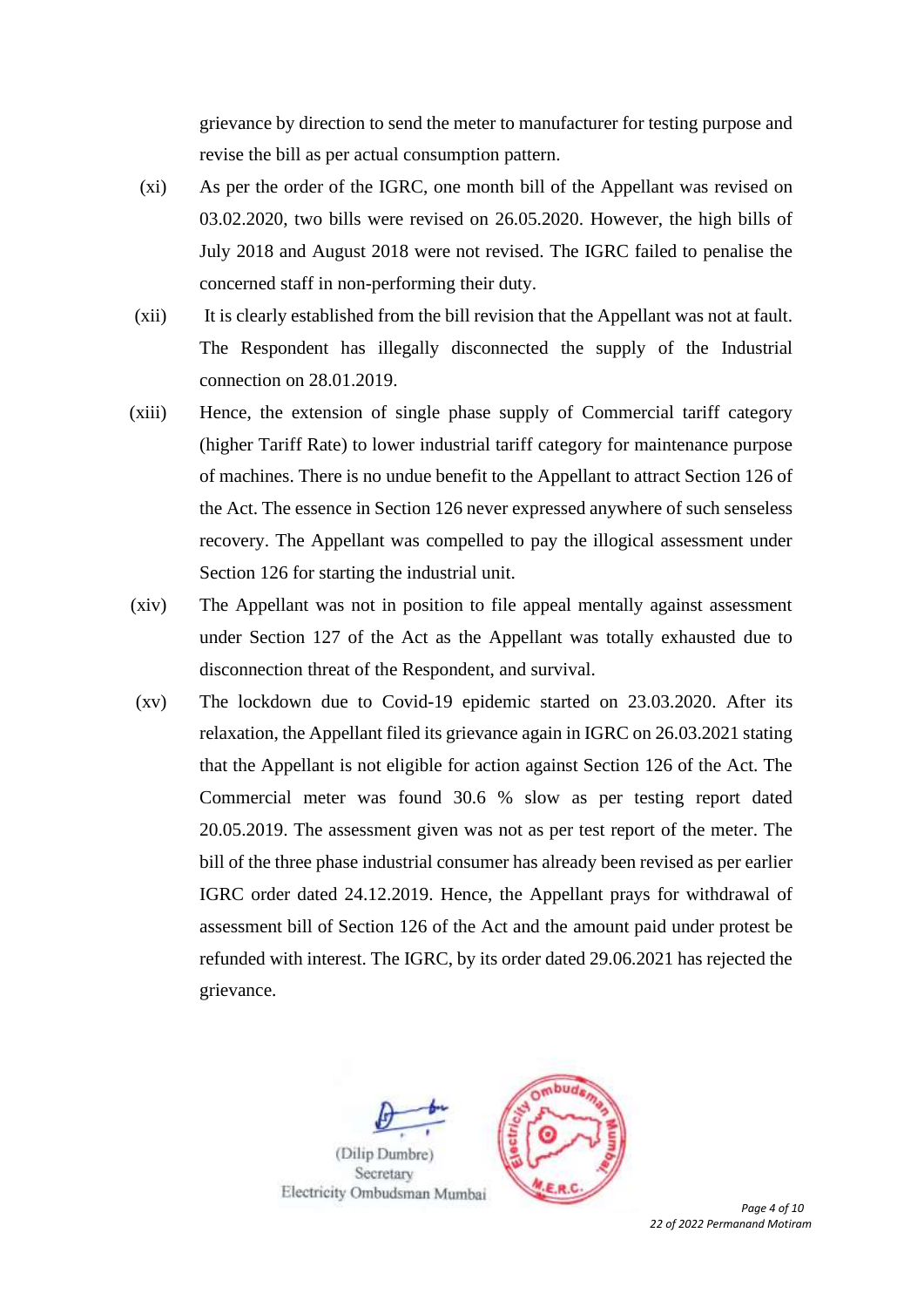- (xvi) The Appellant approached the Forum on 15.09.2021 which was registered on 24.09.2021. The Forum, by its order dated dated 01.11.2021 has dismissed the grievance application. The Forum failed to understand the basic issue.
- (xvii) The Officers of the Respondent have misused their position. The grievance of billing dispute was not solved properly, and hence they failed to perform their duty. There were multiple correspondence, however, they did not bother to reply. They are liable to be punished as per Section 154 of the Act.
- (xviii) In view of above, the Appellant prays that the Respondent be directed
	- a. to withdraw the Assessment bill issued under Section 126 of the Act and the amount paid under protest be refunded with accrued interest.
	- b. to take stringent action against the concerned Officers of the Respondent as per Section 154 of the Act.
- 4. The Respondent has filed its reply on 16.03.2022 by email which in brief is as under:
	- (i) The Appellant, Surajbhan Sahu, was a LT single phase Commercial Consumer (No. 021514209160) in the name of Parmanand Motiram from 06.10.1984 having SL of 0.5 KW at Barrack No. 1895, Section - 40, Ulhasnagar-5. There is another electric connection for Industrial purpose in name of Premchand Chatelal, (Consumer No. 021517002416) having SL of 10 HP at Barrack No. 1894 (next to Consumer No. 021514209160). The power supply of the Industrial consumer was disconnected on 28.01.2019 due to outstanding dues.
	- (ii) The Assistant Engineer (Quality Control) and Special Committee Team of Kalyan Circle II of the Respondent has inspected the premises on 15.05.2019. During inspection, it was observed that the Appellant has illegally extended the power supply of Commercial consumer to the premises of disconnected Industrial Consumer of Barrack No. 1894. The Appellant was found in indulging unauthorised use of electricity for the purpose other than the usage of electricity authorised.



*Page 5 of 10 22 of 2022 Permanand Motiram*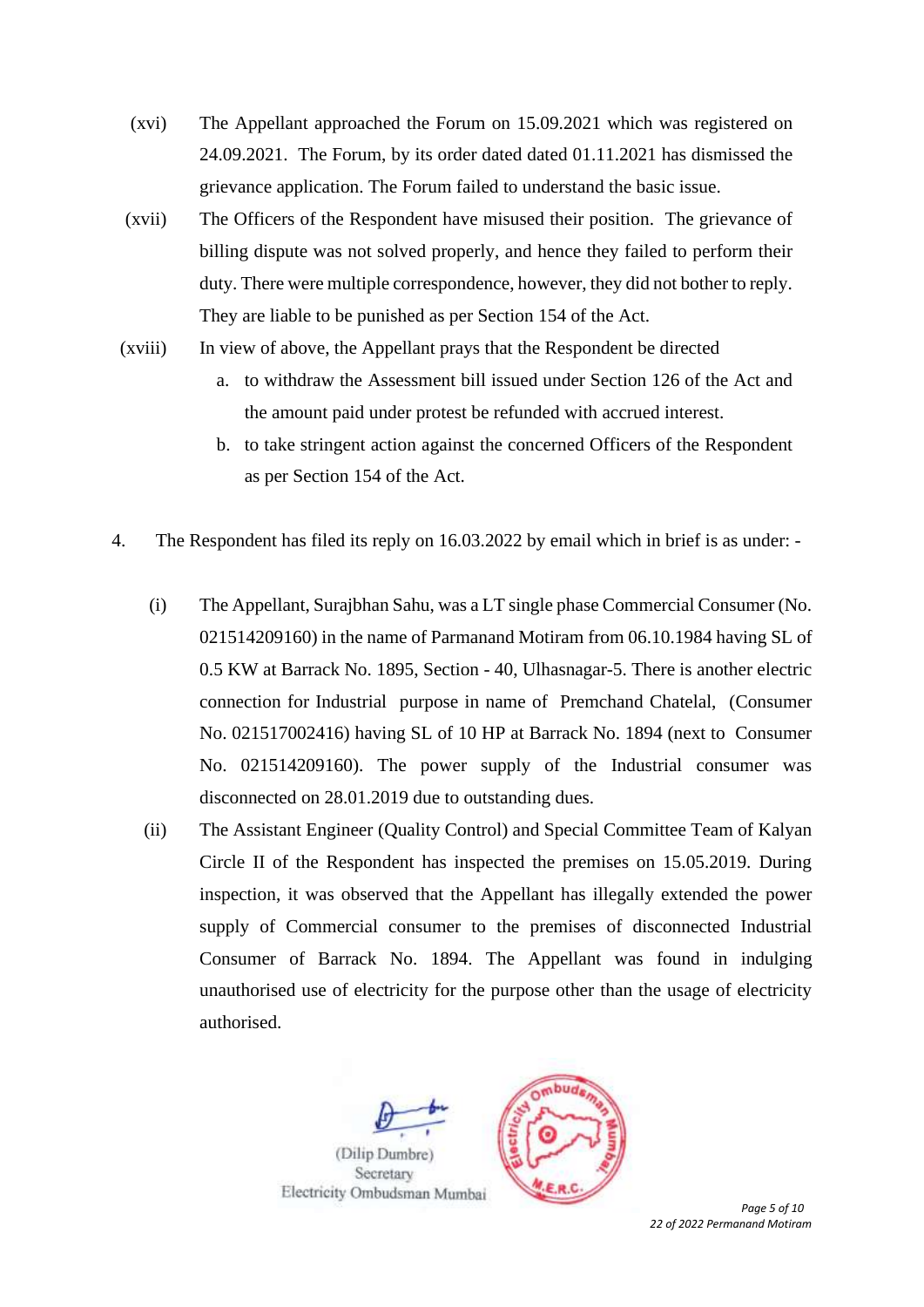(iii) Hence, the Respondent has initiated the action against the Appellant towards unauthorized use of electricity as per Section 126 of the Act. The provisional bill of Rs. 63,590/- was served to the Appellant on 24.05.2019. The final assessment bill was issued to him on 21.06.2019 after giving opportunity of hearing as per mandate of statute of the Act. The relevant portion of the final assessment order is reproduced as below:

> *"You are requested to pay the final assessment bill amount under Section 126 of Rs. 63,590/- (Sixty three thousand five hundred ninety only) within 15 days from receipt of the final order. If you are not satisfied with this final* assessment *order, you make filed to appellate authority u/s 127 EA 2003 within 30 days from date of receipt of this order depositing 50 % amount of the final* assessment *order…… The address of the Appellate Authority of u/s is as below……… "*

- (iv) The supply of the Appellant was disconnected however, the Appellant paid the final bill of Assessment as per Section 126. The Appellant did not apply for reconnection of power supply. The Appellant remained Permanently Disconnected (PD) Status.
- (v) The owner of Consumer No. 021517002416 (Premchand Chatelal) has also paid the revised bill and reconnected the supply.
- (vi) The Appellant filed a grievance application in IGRC. The IGRC by its order dated 24.12.2019 has partly allowed the grievance. Accordingly, bill of the Appellant was revised.
- (vii) The Appellant again filed his grievance in IGRC on 26.03.2021 for withdrawal of supplementary bill of Section 126 of the Act and the amount paid against the bill be refunded with interest. The IGRC by its order dated 29.06.2021 has rejected the grievance.
- (viii) The Appellant approached the Forum on 15.09.2021 which is registered on 24.09.2021.The Forum, by its order dated dated 01.11.2021 has dismissed the grievance by observing that the grievance falls under Section 126 of the Act which is not maintainable as per Regulation 7.9 of CGRF & EO Regulations 2020.
- (ix) In view of the above, the Respondent prays that the Representation of the Appellant be dismissed.





*Page 6 of 10 22 of 2022 Permanand Motiram*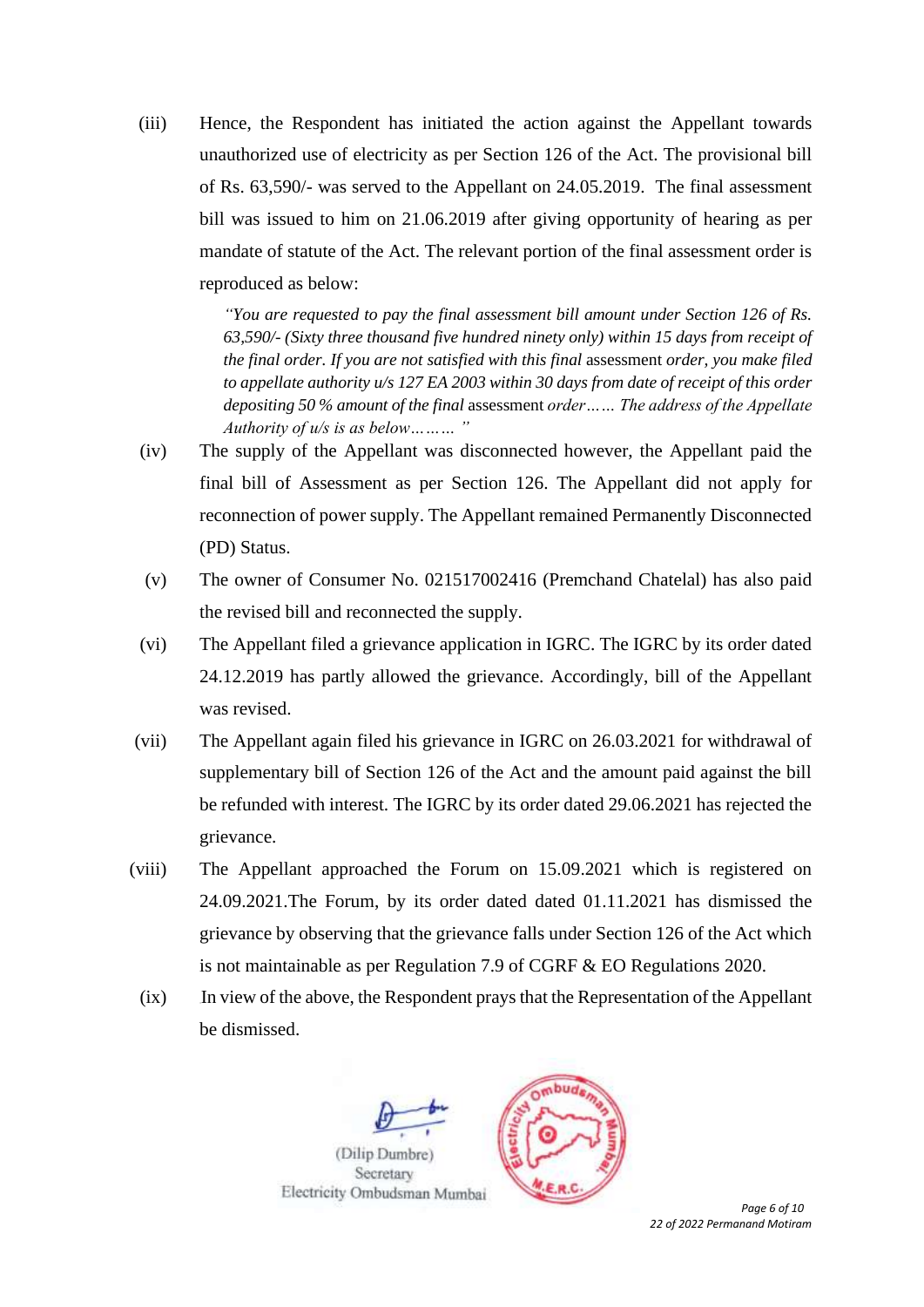5. An online hearing was held through Video Conferencing on 08.04.2022. The Representative of the Appellant reiterated the submission made in the Representation and argued that the meter of Industrial connection was recording correctly up to May 2018. However, there was abnormal recording of MD up to the level of 42 KVA from June 2018 onwards till meter replacement. The Appellant was overbilled from June 2018 onwards. The Appellant has complained on 07.09.2018 for replacement of the meter and revision of high bill on the basis of actual consumption pattern recorded in past. The meter pulses were found blinking at abnormal rate, even though the load of the meter was totally cut off from the circuit. The Respondent failed to replace the meter and revise the bill. On the contrary, the supply of the industrial meter was disconnected illegally.

6. The Appellant further argued that due to disconnection of industrial supply, the supply was extended from the existing commercial connection for periodic maintenance of the machines of the industrial unit and not for production in earning any profit. It was compelled to do so as industrial meter was illegally disconnected. The Commercial rate is higher than the industrial rate. Both the connections belong to the Appellant. Hence, there was no ill intention for extension of load. The Section 126 of the Act is not applicable in the instant case. The Officers of the Respondent were not authorised to inspect the installation and raise the bill of Rs. 63,590/- under Section 126 of the Act.

7. The Appellant has protested the alleged illegal provisional bill and he was compelled to pay the illogical assessment for starting the industrial unit for livelihood and survival. The lockdown started on 23.03.2020 due to Covid-19 epidemic. After relaxation, the Appellant filed its grievance again in IGRC on 26.03.2021. The IGRC by its order dated 29.06.2021 has rejected the grievance. The Appellant approached the Forum on 15.09.2021 and the Forum by its order dated 01.11.2021 has dismissed the grievance application referring the Regulation 7.9 of CGRF & EO Regulations 2020. The Forum failed to understand the core issue. The concerned staff of the Respondent has misused their position and failed to perform their duty. They are liable to punish as per Section 154 of the Act. In view of above, the Appellant prays





*Page 7 of 10 22 of 2022 Permanand Motiram*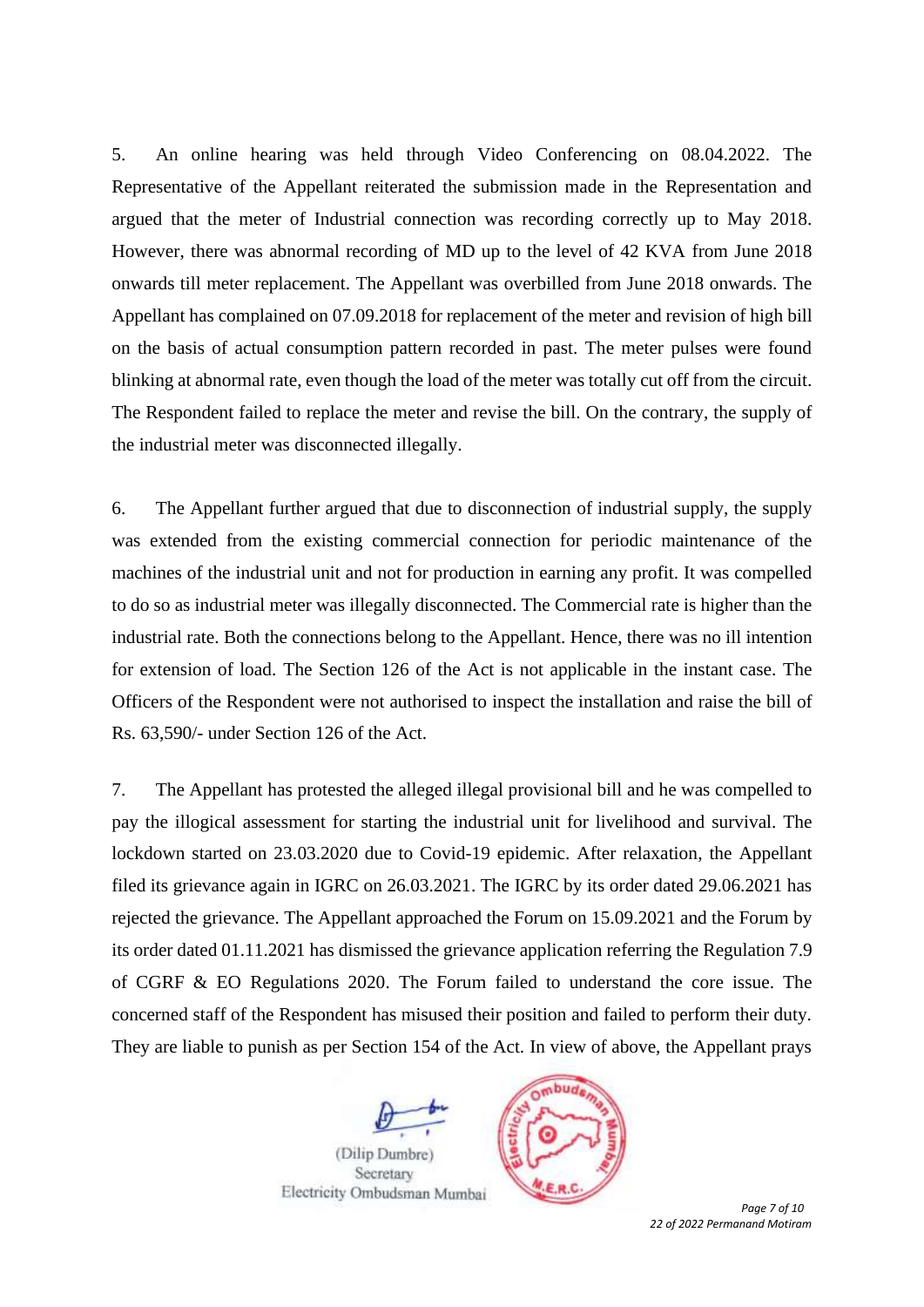that the Respondent be directed to withdraw assessment bill issued under Section 126 of the Act and the amount paid against the bill be refunded with interest.

8. The Respondent argued that Spot Inspection was carried out as per procedure laid down in Section 126 of the Act. The Industrial load was taken on Commercial connection for production purpose. The provisional bill of Rs.63,590/- was issued in time by Provisional Assessing Officer. The opportunity of hearing was given before issuing final assessment bill. The final Assessment bill was served by Final Assessing Officer where it was advised that if he is not satisfied with this final assessment order, he has remedy to file appeal to Appellate Authority as per Section 127 of the Act within 30 days depositing 50 % amount of the final assessment order. There is no provision to take away jurisdiction of the Appellate Authority and bring it before the Forum or Electricity Ombudsman merely pointing out various allied issues which are not related under purview of Section 126. The Respondent therefore prayed that the Representation of the Appellant be rejected which is not maintainable as per Regulation 7.9 of CGRF & EO Regulations 2020 as rightly held by the Forum.

## **Analysis and Ruling**

9. Heard the parties and perused the documents on record. In this case, there are two galas, one is having Industrial, and the other is having Commercial electric connection. The Commercial connection is in the name of the Appellant and the Industrial connection is in the name of Premchand Chatelal. The details are tabulated as below:-

| <b>Sr. No.</b> | Name of Consumer          | Consumer No. | <b>Address</b>   | <b>Sanctioned</b><br>load | Date of<br><b>Supply</b> | <b>Purpose</b> |
|----------------|---------------------------|--------------|------------------|---------------------------|--------------------------|----------------|
|                | Parmanand Motiram         | 021514209160 | Barrack No. 1895 | $0.5$ KW                  | [06.10.1984]             | Commercial     |
|                | <b>Premchand Chatelal</b> | 021517002416 | Barrack No. 1894 | 10 HP                     | 24.11.2006               | Industrial     |

It is seen that the Industrial connection got disconnected due to non-payment. The Appellant contended that it was billed due to technical defect of abnormal recording of MD





*Page 8 of 10 22 of 2022 Permanand Motiram*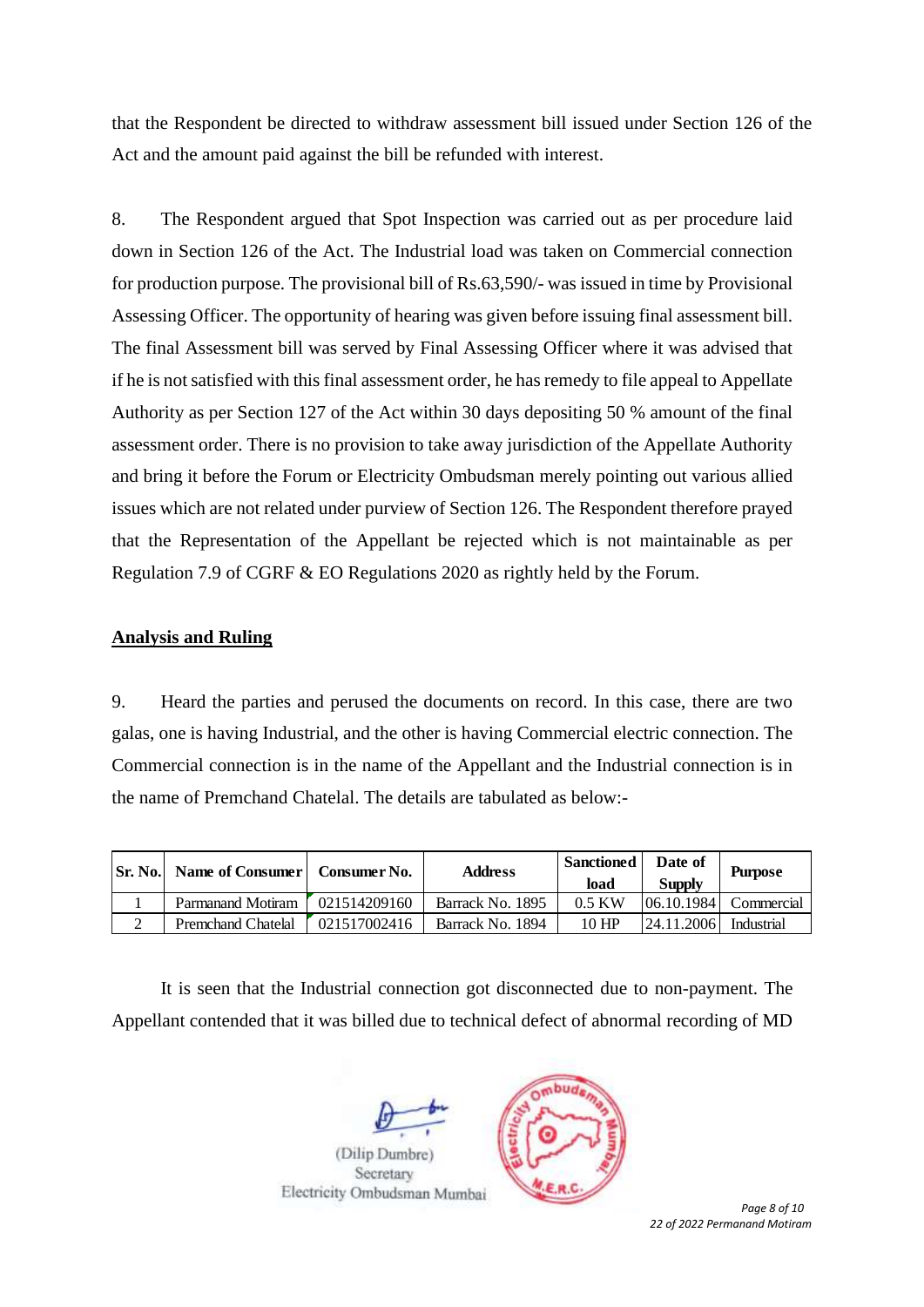from June 2019 to September 2019. In these four months' period, the bill was about Rs.76,040/-. It was not possible to pay these high bills, however, the Appellant has already paid the amount of bills based on the previous average, i.e., an amount of Rs.15,180/-. The Respondent did not revise the bills and replace the meter in time; hence, the supply was disconnected. The supply on the said connection was unauthorisedly extended by the Appellant from the neighbouring Commercial connection for maintenance / testing of the machines of the industrial unit, and not for regular production as the industrial meter was illegally disconnected.

On the other hand, the Respondent stated that it inspected the premises of the Appellant on 15.05.2019 where it was found that the Appellant has illegally extended the power supply to the premises of disconnected Industrial Consumer of Barrack No.1894 from the neighbouring Barrack No.1895. Hence, the Respondent has initiated action against the Appellant towards unauthorized use of electricity as per Section 126 of the Act.

Opportunity of appeal was available to the Appellant as per Section 127 of the Act; however, the Appellant has not availed the same. The defect or flaw in initiating action under Section 126 of the Act, if any, can only be adjudicated by the Statutory Authority under Section 127 of the Act which is the Superintending Engineer, Mumbai Regional Inspectorate Circle of Works, Energy & Labour Department, Government of Maharashtra.

10. The CGRF & EO Regulations 2020 specifies that the cases covered under Sections 126, 127, 135 to 139, 152, and 161 of the Act does not constitute a grievance under this Grievance Redressal Mechanism. The relevant Regulation 7.9 provides as under: -

*"7.9 The Forum shall reject the Grievance at any stage under the following circumstances:* 

- *(a) In cases where proceedings in respect of the same matter and between the same Complainant and the Licensee are pending before any court, tribunal, arbitrator or any other authority, or a decree or award or a final order has already been passed by any such court, tribunal, arbitrator or authority;*
- *(b) In cases, which fall under Sections 126, 127, 135 to 139, 152, and 161 of the Act;*
- *(c) In cases where the Grievance has been submitted two (2) years after the date on which the cause of action has arisen;*





 *Page 9 of 10 22 of 2022 Permanand Motiram*